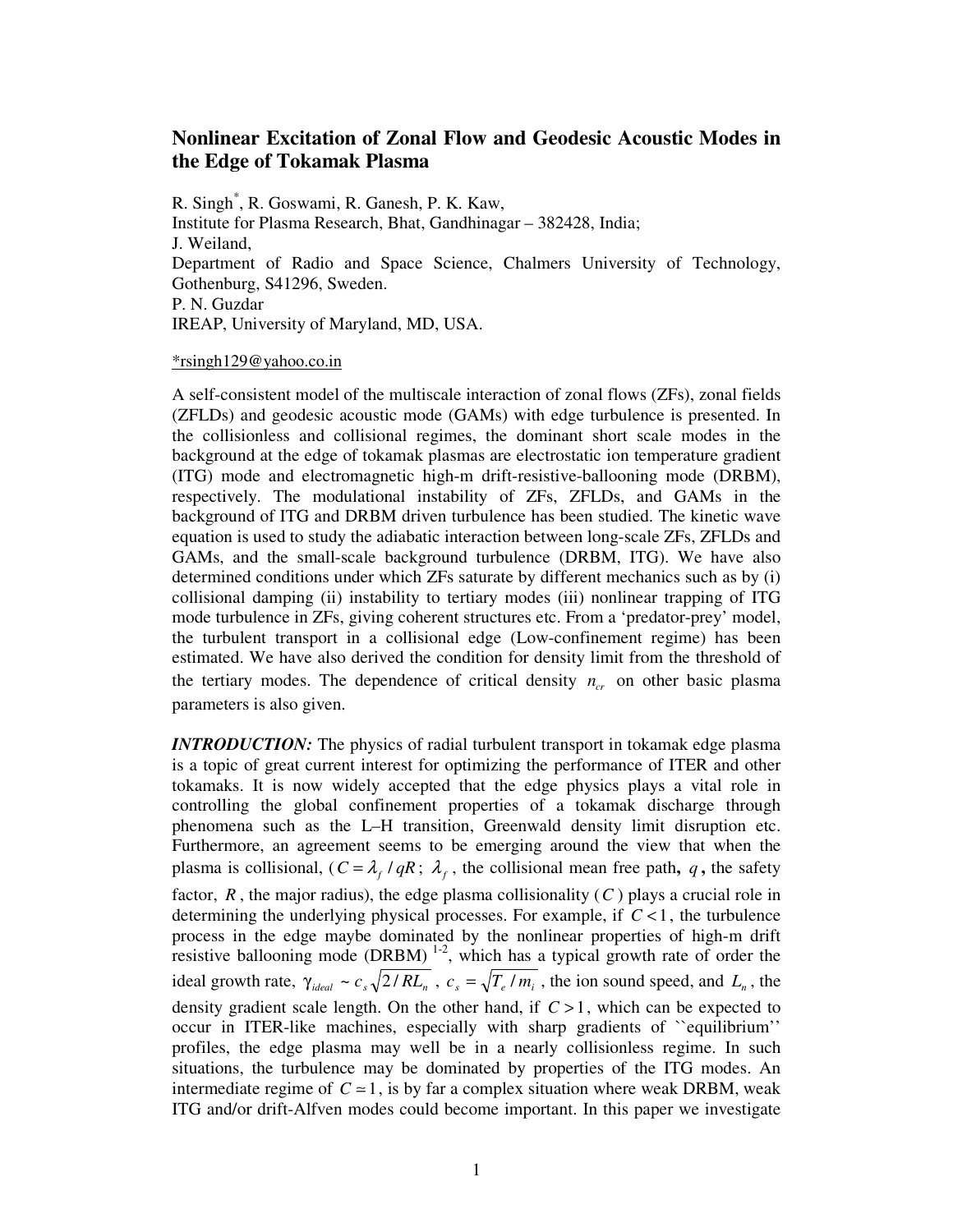the nonlinear excitation of  $ZFs^3$ ,  $ZFLDs$ , and  $GAMs^{4.6}$  in the two distinct regimes of collisionality and explore the modulational stability of the primary high-m DRBM/ITG turbulence to the long-scale modes. Since the long-scale ZF, ZFLD, and GAM modes are well separated from the small-scale modes driving them (i.e., ITG and high-m DRBM turbulence), the wave-kinetic-equation and adiabatic theory is used to study the interaction between these modes.

The predator-prey model for saturation of ZFs shows that the saturation level of the primary turbulence is determined by the damping of the secondary ZF modes. In the collisional limit  $(C < 1)$ , damping of ZFs is dominated by neoclassical collisional damping and we get a primary turbulence saturation level, proportional to neoclassical collisional damping. As collisional damping decreases, the saturation level drops, anomalous transport diminishes and we go from L to H modes. When collisional damping is very small, the model predicts unrealistically low values of the saturated primary turbulence and transport. Under these conditions we must look for other mechanisms, which take the place of collisional damping of ZFs. We consider two mechanisms in this paper, which are particularly relevant for the regime where the neoclassical damping is smaller than ZFs growth. First is a tertiary instability mechanism in which the secondary zonal flows and fields are themselves unstable to a Kelvin-Helmholtz (K-H) type of instability. We find that the ZFLDs provide an additional effective magnetic shear and actually stabilize the tertiary instability. It is important to note that in a time-dependent situation, short-scale and long-scale ZFs, ZFLDs, and tertiary modes could co-exist (predator-prey) and hunt for the source of free energy. Then, a quasi-steady state of such a system could only be determined by the comparison of their relative growth rates to the neoclassical collisional damping rate. Thus for example, (1) an L-mode could be thought of as a state where the growth of ZFs is less or comparable to ion neoclassical collisional rate (i.e.  $v_i^{neo} \ge \gamma_{ZF}$ ), (2) an H- mode can be attained when the ZFs growth rate is larger than neoclassical collisional damping, as well as the ZF is stable to the tertiary wave (K-H instability) i.e.,  $\gamma_{K-H} < v_i^{nee} < \gamma_{ZF}$ , (3) the Greenwald density limit could be hit if the ZF is unstable to the tertiary mode i.e., the growth rate of tertiary wave  $\gamma_{K-H} \geq 0$ . Making use of the condition  $\gamma_{K-H} \approx 0$ , we get the dependence of critical density  $n_{cr}$  on other plasma parameters:  $n_{cr} \sim I^{0.93} R^{0.58} B^{0.81} / A^{0.12}$ . Another mechanism which operates in some collisionless cases, where dispersion is important, is the trapping effect of primary drift-like modes in secondary zonal flows, which produce nonlinear coherent structures with saturated drift-like turbulence and ZFs nonlinearly sustaining each other with trapped and untrapped distributions of primary turbulence. We illustrate this mechanism with an example of collisionless ITG modes trapped in ZFs. This required condition for trapping is  $v_i^{neo} < \gamma_{K-H} < \gamma_{ZF} < \omega_B$ , where  $\omega_B$  is the bounce frequency of trapped particle in the zonal potential field.

*Model equations:* In the limit  $k_{\mu}c_{e} > \omega \gg k_{\mu}c_{s}$ , the basic equations describing the dynamics of DRBM/ITG are the equations for perturbations of density  $\tilde{n}$ , potential  $\tilde{\phi}$ , temperature  $\tilde{T}_i$ , magnetic flux  $\tilde{A}_{\parallel}$ 

$$
\partial_{t}\tilde{n}_{k} + (1 - \varepsilon_{n})\partial_{y}\tilde{\phi}_{k} - \tau_{i}\varepsilon_{n}\partial_{y}(\tilde{n}_{k} + \tilde{T}_{ik}) - (\partial_{t} - \alpha_{i}\partial_{y})\nabla_{\perp}^{2}\tilde{\phi}_{k} \\
= -[\tilde{\phi}_{k}, \tilde{n}_{k}] + [\tilde{\phi}_{k}, \nabla_{\perp}^{2}\tilde{\phi}_{k}] + \tau_{i}\vec{\nabla}\cdot[\hat{\phi}_{k}, \vec{\nabla}(\tilde{n}_{k} + \tilde{T}_{ik})]
$$
\n(1)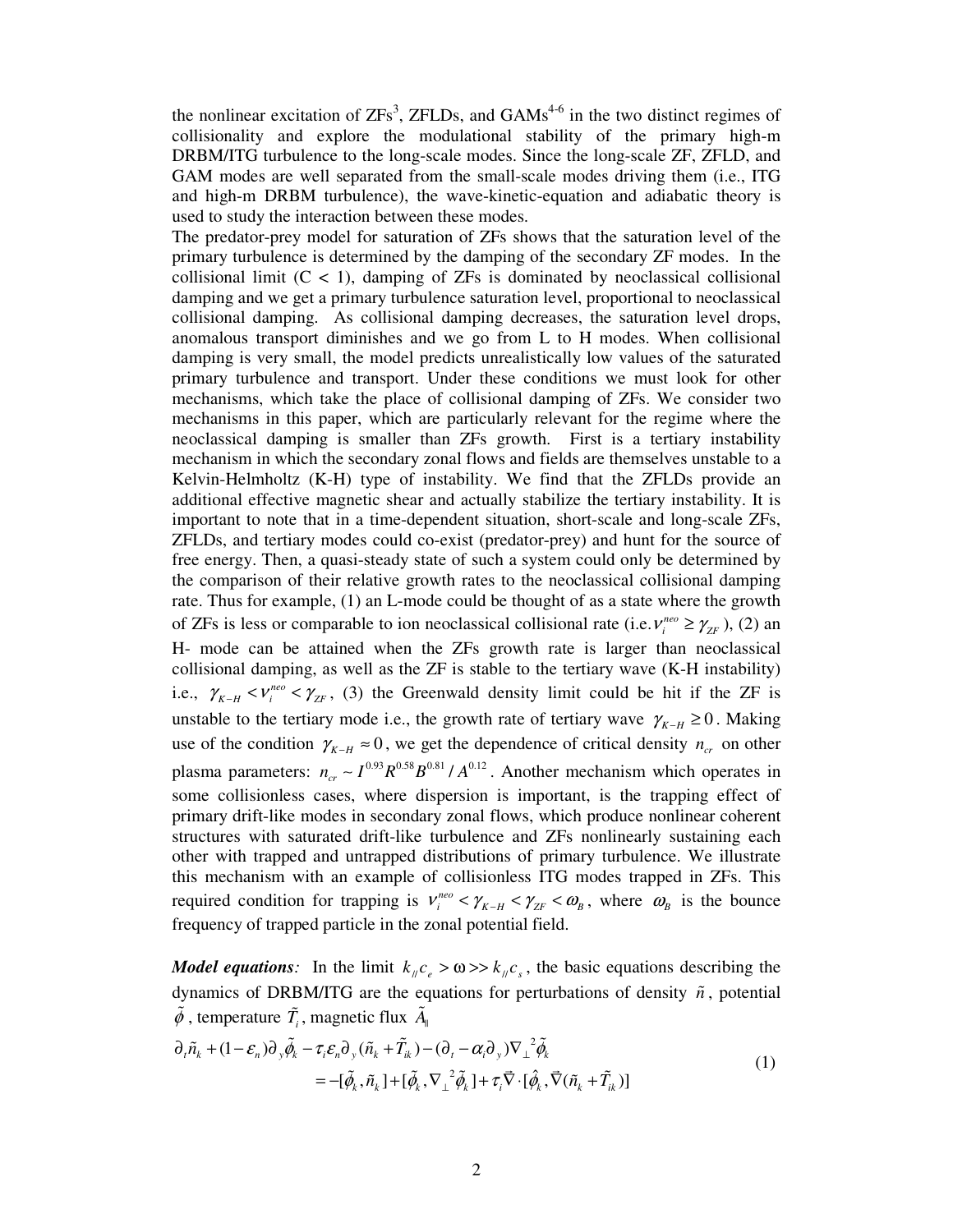$$
(\partial_t - \alpha_i \partial_y) \nabla_{\perp}^2 \tilde{\phi}_k + \varepsilon_n \partial_y [(1 + \tau_i) \tilde{n} + \tau_i \tilde{T}_{ik}] + \nabla_{\mu} \nabla_{\perp}^2 \tilde{A}_{\mu k} = -[\tilde{\phi}_k, \nabla_{\perp}^2 \tilde{\phi}_k] + 0.5 \beta [\tilde{A}_{\mu k}, \nabla_{\perp}^2 \tilde{A}_{\mu k}]
$$
\n(2)

$$
\partial_t \tilde{T}_{ik} + (\eta_i - 2/3) \partial_y \tilde{\phi}_k - (5\tau_i/3) \varepsilon_n \partial_y \tilde{T}_{ik} - (2/3) \partial_t \tilde{n}_k = -[\tilde{\phi}_k, \tilde{T}_{ik}]
$$
\n(3)

$$
-\nabla_{\perp}^2 \tilde{A}_{\parallel k} + 0.5 \beta \hat{\chi}_e (\partial_t + \alpha_e \partial_y) \tilde{A}_{\parallel k} + \hat{\chi}_e \nabla_{\parallel} (\tilde{\phi}_k - \tilde{n}_k) = -0.5 \beta \hat{\chi}_e [(\tilde{\phi}_k - \tilde{n}_k), \tilde{A}_{\parallel k}]
$$
(4)

Here note that for simplicity we have neglected ion and electron temperature perturbations in the nonlinear terms, however, finite-Larmor-radius effect through polarization drift due to diamagnetic effect is included. The various plasma parameters and perturbed quantities are defined as in Ref. (1).

*Linear dispersion relation of High –m DRBM:* The linear dispersion relation for the high-m Drift Resistive Ballooning mode (DRBM)<sup>2</sup> is:

$$
\varepsilon_{0}(\omega, \vec{k}) = k_{\perp}^{2} \omega(\omega + \alpha_{i} k_{y} - \varepsilon_{n} k_{y}) + \varepsilon_{n} k_{y}^{2} [(1 - \varepsilon_{n}) (1 + \tau_{i}) - \alpha_{i} k_{\perp}^{2})]
$$
  
+ $i \hat{\chi}_{e} k_{n}^{2} [\omega - k_{y} + \varepsilon_{n} k_{y} + k_{\perp}^{2} (\omega + \alpha_{i} k_{y}) [1 - i0.5 \hat{\beta} \hat{\chi}_{e} (\omega - k_{y}) / k_{\perp}^{2}]^{-1} = 0$  (5)

This equation contains a simple drift mode, a standard DRBM and also the high-m DRBM (or new branch of DRBM) [1]. In the limit  $k_{\perp}^2 \omega < \hat{\chi}_e k_{\parallel}^2$ ,  $0.5 \hat{\beta} \hat{\chi}_e (\omega - k_y) < k_{\perp}^2$ and without ion temperature perturbation ( $\tilde{T}_{ik} = 0$ ), the frequency and growth rate of electrostatic drift and drift interchange modes are

$$
\omega_{drift} \approx k_y (1 - \alpha_i k_\perp^2) / (1 + k_\perp^2),
$$
  
\n
$$
\gamma_{d/\text{interchange}} \approx \left[ k_\perp^2 \omega_{drit} (\omega_{drit} + \alpha_i k_y) + \varepsilon_n k_y^2 (1 + \tau_i) \right] / \hat{\chi}_e k_\parallel^2
$$
 (6)

The DRBM instability dominates over drift-Alfven mode, simple drift, and resistive ballooning mode if the plasma is collisional,

$$
k_{\perp}^{2} > [\sqrt{2} \ \lambda_{f} / q^{2} R \sqrt{1+\tau_{i}}] (L_{n} m_{i} / R m_{e})^{1/2} > \sqrt{2(1+\tau_{i})} \ \beta(\lambda_{f} / R) (R m_{i} / L_{n} m_{e})^{1/2}.
$$

This also yields the condition that  $\beta$  is less than the ideal  $\beta_c$  [i.e.  $\beta_c \approx (1 + \tau_i) \beta q^2 R / L_n$  < 1]. In the limit  $\varepsilon_n < 1$  and  $k_{\perp}^2 < 1$ , the real frequency and growth rate of DRBM are given by

$$
\omega_r \approx -0.5\alpha_i k_y + \omega_1(k_{\parallel}); \quad \omega_1(k_{\parallel}) \approx 0.25k_y[2 + \alpha_i(1 - k_{\perp}^2)]\hat{\chi}_e k_{\parallel}^2 / k_{\perp}^2 \gamma_0
$$
  

$$
\gamma \approx \gamma_0 + \gamma_1(k_{\parallel}); \quad \gamma_0 = [\varepsilon_n(1 + \tau_i) - \alpha_i^2 k_y^2 / 4]^{1/2}, \quad \gamma_1(k_{\parallel}) \approx -0.5(1 + k_{\perp}^2)\hat{\chi}_e k_{\parallel}^2 / k_{\perp}^2
$$
 (7)

Here  $\gamma_0$  is the ideal mode growth rate. Note that  $k_{\parallel}$  and electric conductivity ( $\hat{\chi}$ ) effects are stabilizing and also introduce a frequency shift in the electron diamagnetic direction. One can also note that the growth rate of DRBM is close to the ideal growth rate when the plasma is highly collisional.

*Basic equation for long scale modes in background of high – m DRBM wave turbulence:* The standard description for generation of ZFs, ZFLDs, GAMs, and tertiary waves in the background of short-scale turbulence (DRBM) relies on twoscale separation. The ZFs, ZFLDs, and GAMs describing large-scale waves, vary on a longer time scale compared to the small-scale DRBM fluctuations - there is a sufficient spectral gap separating both the scales (i.e.  $q_{\perp} < k_{\perp}$ ;  $q_{\perp}$  and  $k_{\perp}$  are the perpendicular wavelength associated with ZFs, ZFLDs, GAMs, and DRBM modes, respectively). We therefore exploit the two-scale assumption to obtain an equation for the long-scale modes by averaging over fast times and shorter structures. In the limit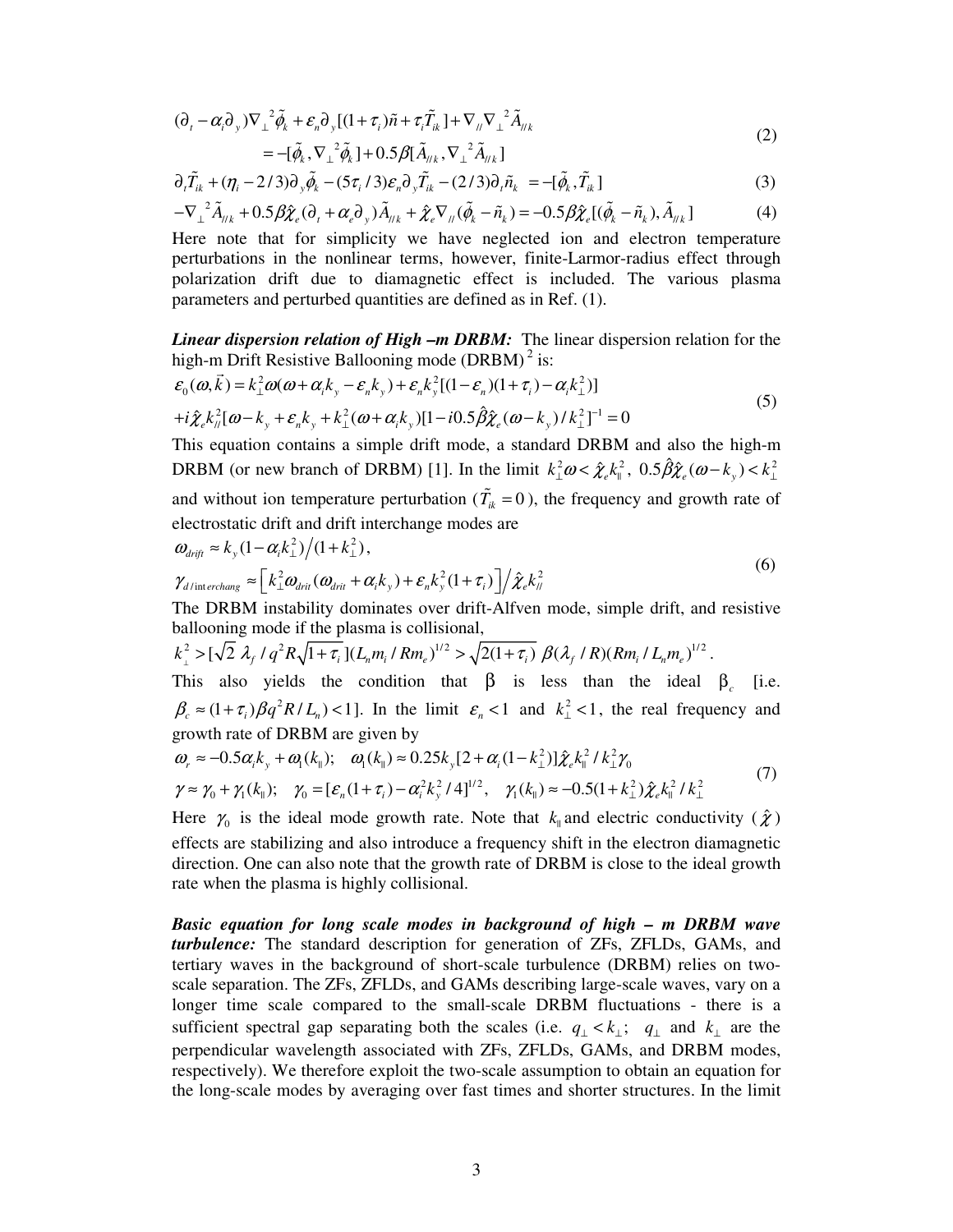$q_{\perp}^2 < 2\beta(1+\tau_i)(\lambda_f/R)(R/L_n)^{1/2}(m_i/m_e)^{1/2}$  and  $L_n < L_T$ , the basic equations for the long wavelength modes are:

$$
(\partial_t - \alpha_i \partial_y + \nu_i^{neo}) \nabla_\perp^2 \tilde{\phi}_q + (1 + \tau_i) \varepsilon_n \partial_y \tilde{n}_q + \nabla_\parallel \nabla_\perp^2 \tilde{A}_{\parallel q}
$$
  
= - \langle [\tilde{\phi}\_k, \nabla\_\perp^2 \tilde{\phi}\_k] \rangle + 0.5 \beta \langle [\tilde{A}\_{\parallel k}, \nabla\_\perp^2 \tilde{A}\_{\parallel k}] \rangle (8)

$$
(\partial_t + \alpha_\ell \partial_y) \tilde{A}_{\ell q} + 2\beta^{-1} \nabla_{\ell q} (\tilde{\phi}_q - \tilde{n}_q) = -[(\tilde{\phi}_k - \tilde{n}_k), \tilde{A}_{\ell k}]
$$
\n(9)

Here, the average  $\langle [] \rangle$  indicates an averaging over small scales.

The effect of high-frequency DRBM fluctuations with random phases on long-scale ZFs, ZFLDs, and GAMs can be estimated from the Wave-Kinetic Equation (WKE)  $\partial_t N_k + \partial_{\bar{k}} \omega_{nl} \cdot \partial_{\bar{x}} N_k - \partial_{\bar{x}} \omega_{nl} \cdot \partial_{\bar{k}} N_k = \gamma_{nl} N_k - \Delta \omega_k N_k^2$ . (10)

The quantity  $N_k$  is the adiabatic action invariant [3,8], where  $N_k = E_k / |\omega_k|$  and  $E_k$ is the energy of mode *k* with frequency  $| \omega_{nk} |$ . In Fourier space,  $E_k$  of each mode *k* is  $E_{k} = |\tilde{n}_{k}|^{2} + k_{\perp}^{2} |\tilde{\phi}|^{2} + |\tilde{A}_{\parallel k}|^{2} \approx \Lambda_{k} |\tilde{\phi}_{k}|^{2};$ 

$$
\Lambda_k = 1 + \alpha_n k_\perp^2 + \alpha_{A_{\parallel}}, \ \alpha_n = k_y^2 / |\omega_k|^2, \ \alpha_{A_{\parallel}} \sim \left( \hat{\chi}_e k_\parallel / k_\perp^2 \right)^2 \left( 1 + k_y^2 / |\omega_k|^2 - 2k_y \omega_{R} / |\omega_k|^2 \right)
$$

Here  $\omega_{rk}^{lin}$  and  $\gamma_k^{lin}$  are given by Eq. (7) and the nonlinear modifications due to slow modes in frequency and growth are

$$
\Delta \omega_q = \vec{k}_{\perp} \cdot \hat{z} \times \vec{\nabla} \tilde{\phi}_q - 0.5 \beta [\vec{k}_{\perp} \cdot \hat{z} \times \vec{\nabla} \tilde{A}_{\parallel q} (\frac{\partial \omega_{\parallel k}}{\partial k_{\parallel}})]; \Delta \gamma_q = -0.5 \beta [\vec{k}_{\perp} \cdot \hat{z} \times \vec{\nabla} \tilde{A}_{\parallel q} ] (\frac{\partial \gamma_{\parallel k}}{\partial k_{\parallel}})
$$
(11)

$$
\partial \omega_r / \partial k_{\parallel} = 0.5 k_y [2 + \alpha_i (1 - k_{\perp}^2)] \hat{\chi}_e k_{\parallel} / k_{\perp}^2 \gamma_0; \ \partial \gamma / \partial k_{\parallel} = -(1 + k_{\perp}^2) \hat{\chi}_e k_{\parallel} / k_{\perp}^2 \tag{12}
$$

*Zonal flow and zonal fields instabilities:* In the long wavelength limit i.e.  $q_x^2 < 0.5 \beta \hat{\chi}_e \gamma_q$  and wave number  $q_x \neq 0$  and  $q_y = q_z = 0$ , the equations of ZFs and ZFLDs are

$$
\begin{split} & \left( \partial_{t} + \mathbf{V}_{i}^{neo} \right) \tilde{\phi}_{q} = \left\langle \partial_{x} \tilde{\phi}_{k} \partial_{y} \tilde{\phi}_{k} \right\rangle - 0.5 \beta \left\langle \partial_{x} \tilde{A}_{\mu k} \partial_{y} \tilde{A}_{\mu k} \right\rangle \\ & \approx \sum_{k} (1 - 0.5 \beta \alpha_{A_{k}}) k_{x} k_{y} \left| \tilde{\phi}_{k} \right|^{2} \approx \sum_{k} (1 - 0.5 \beta \alpha_{A_{k}}) (k_{x} k_{y} \left| \omega_{rk} \right| / \Lambda_{k}) \delta N_{q} \end{split} \tag{13}
$$

$$
\left(\partial_t + \hat{\eta}q_x^2\right)\tilde{A}_{\mu q} = -iq_x \sum_k \left(k_y \hat{\chi}_e k_{\parallel} / k_{\perp}^2\right) \left(\Lambda_k^* \mid \omega_{rk} \mid / \Lambda_k\right) \delta N_k \,,\tag{14}
$$

Where  $\Lambda_k^* = (1 + k_y^2 / |\hat{\omega}_k|^2 - 2k_y \hat{\omega}_{rk} / |\hat{\omega}_k|^2)$ . After Fourier transform, the growth rates of ZF and ZFLD are

$$
\gamma_q^{\phi} = q_x^2 \sum_k (1 - 0.5 \beta \alpha_{A_{\parallel}}) (k_x k_y^2 \mid \omega_{rk} \mid / \Lambda_k) (-\partial N_{0k} / \partial k_x) - \nu_i^{neo};
$$
  

$$
\gamma_q^{A_{\parallel}} = 0.5 \beta q_x^2 \sum_k (k_y^2 \hat{\chi}_e k_{\parallel} / k_{\perp}^2) (\Lambda_k^* \mid \omega_{rk} \mid / \Lambda_k \gamma_k) (-\partial \gamma_k / \partial k_{\parallel}) N_{0k} - \hat{\eta} q_x^2.
$$
 (15)

The growth of zonal flows and zonal fields can be viewed as a cascade of energy from the small-scale to large-scale electrostatic potential (zonal flow) and magnetic field. Also note that the growth rate of zonal flow is derived from the modulation of the frequency of the background wave, whereas the zonal magnetic field results from the modulation of growth, and this can be viewed as a small-scale dynamo action.

In order to compare the growth rates of ZF and ZFLD in high–m DRBM regime, we use the following normalizations [1-2],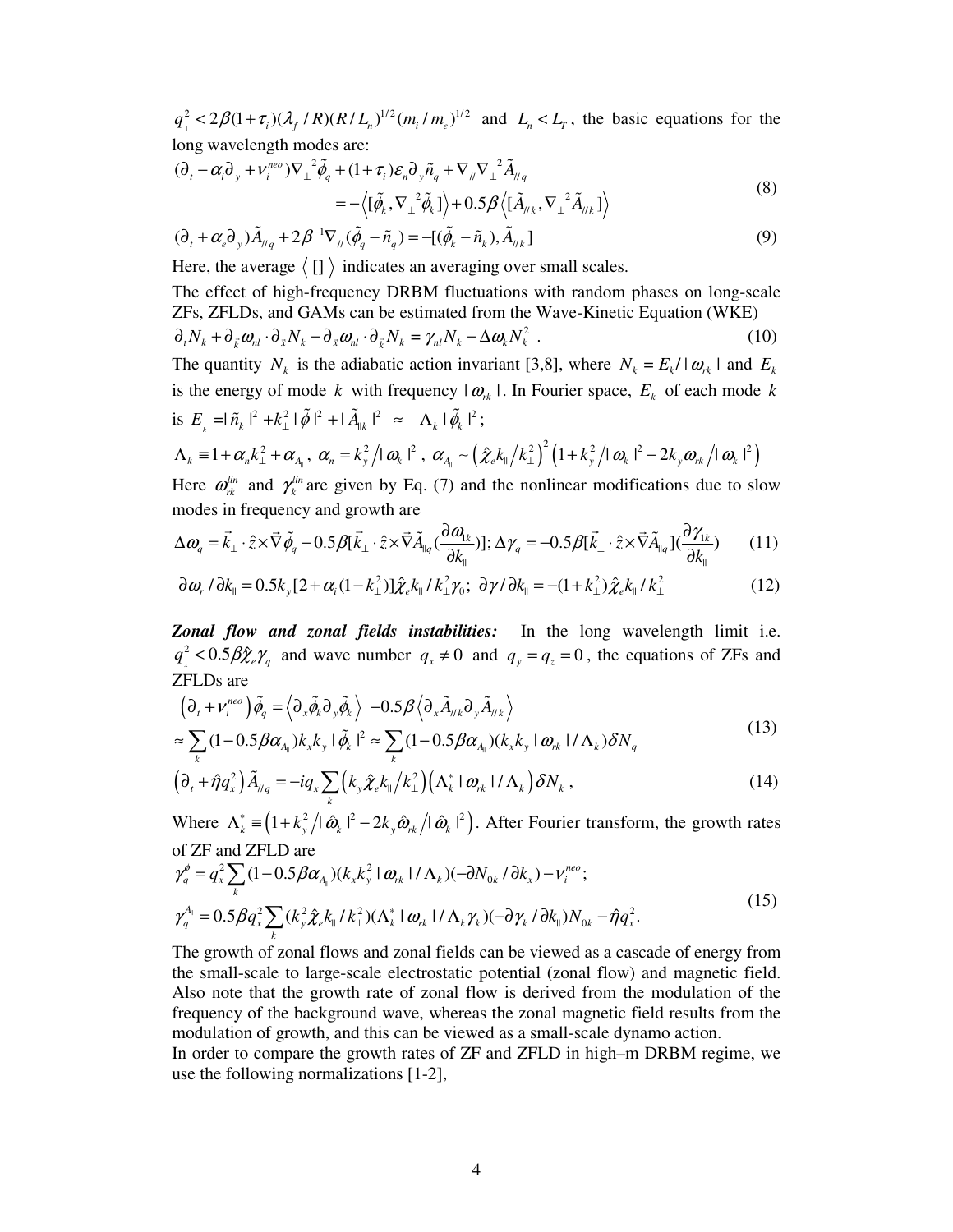$$
\hat{\omega}_{k} = \omega/\gamma_{k}^{ideal}, \quad \hat{m} = k_{y}L_{0}, \quad L_{0} = (\rho_{s}^{2}\gamma_{k}^{ideal}/\chi_{ell} \langle k_{0} \rangle^{2})^{1/2}, \langle k_{0} \rangle = 1/q_{a}R
$$
\n
$$
\chi_{ell} = c_{e}^{2}/0.5\nu_{e}, \quad q_{a} = rB_{\varphi}/RB_{\vartheta}, \quad \alpha_{d} = (\rho_{s}c_{s}/L_{\vartheta}L_{\eta}\gamma_{k}^{ideal}), \quad \hat{\beta} = \beta q_{a}^{2}R/L_{\eta}, \tag{16}
$$
\n
$$
\gamma_{k}^{ideal} = c_{s} (2(1+\tau_{i})/RL_{n})^{1/2}, \quad \hat{\rho} = \rho_{s}/L_{\varphi}
$$
\nThe frequency and growth of DRBM can be rewritten as\n
$$
\hat{\omega}_{rk} (= \omega_{rk}/\gamma_{ideal}) \approx -0.5\alpha_{i}\alpha_{d} + \frac{\alpha_{d}(2+\alpha_{i}(1-\hat{m}^{2}\hat{\rho}^{2}))}{4\hat{m}(1-\gamma_{jn})^{1/2}}; \quad \gamma_{jr} = \alpha_{i}^{2}\hat{m}^{2}\alpha_{d}^{2}/4
$$
\n
$$
\hat{\gamma}_{k} = \hat{\gamma}_{k}/\gamma_{ideal} \approx ((1-\gamma_{jr})^{1/2} - \gamma_{z-n_{r}}); \quad \gamma_{z-n_{r}} = (1+\hat{m}^{2}\hat{\rho}^{2})/2\hat{m}^{2}; \quad |\hat{\omega}_{k}| = \hat{\omega}_{rk}^{2} + \hat{\gamma}_{k}^{2}
$$
\nThe zonal flow and zonal field growth rates are\n
$$
\hat{\gamma}_{q}^{0} \approx (q_{x}/k_{y})^{2} (\alpha_{d}\hat{m}^{2})^{2} (1-\gamma_{jr})^{-1/2} (1-\hat{\beta}\hat{m}^{4}(1+\tau_{i})F(\alpha_{d},\hat{\omega}_{k})) \times 1 e \delta\phi_{k}L_{n}/L_{0}T_{e}^{2} - \hat{\gamma}_{i}^{neo}
$$
\n
$$
\hat{\gamma}_{q}^{A} \approx \hat{\beta}(1+\tau_{i}) (\alpha_{d}q_{x}L_{n}/\hat{m})^{2} (1+\hat{m}^{2}\rho^{2})F(\alpha_{d},\hat{\omega}_{k})/(1-\gamma_{jr})^{1/2} \times 1 e \delta
$$

*Transport estimates:* We now wish to make an estimate of the transport due to DRBM in the edge of a tokamak. These fluctuations typically have large poloidal mode number  $\hat{m} > 1$  and therefore grow to large amplitudes saturating only due to zonal flow instabilities. From a predator-prey model, the saturation amplitude of DRBM and diffusion coefficient can be written as

$$
\frac{e\delta\phi_k}{T_e} \approx \frac{(1+\tau_i)q_a^2 R}{L_n} \frac{V_e(V_i)^{1/2}}{(\gamma_{ideal})^{1/2} \Omega_e}; \qquad D \approx \frac{1}{(\hat{\omega}_{rk}^2 + \hat{\gamma}_k^2)^2} (1+\tau_i) V_e V_i^{neo} \rho_e^2 \frac{q_a^2 R}{\gamma_{ideal} L_n}
$$
(17)

## *Tertiary instability - the Kelvin-Helmholtz instability:*

Here we examine the conditions under which the strong velocity shear and magnetic shear associated with ZFs and ZFLDs may lead to their break-up due to a tertiary instability (e.g. K-H instability). In such conditions the dominant saturation mechanism for primary turbulence by the ZFs will become ineffective. For simplicity we consider a 1-D zonal flow and zonal field, which are independent of *y* coordinate:  $\phi_q(x) = \phi_0 \cos qx$ ; We use the Floquet technique<sup>9-10</sup> and take the K-H instability perturbation to be  $\delta \phi = \sum \phi_n \sin \left( (K_x + nq)x + K_y y \right) e^{\gamma_{KH}t}$ .

Considering zonal waves as the equilibrium background for K-H wave, the simple form of linearized K-H wave equations can be obtained from Eq. (17),

$$
\gamma_{KH} \nabla_{\perp}^2 \tilde{\phi}_{KH} - (2\beta^{-1} / \gamma_{KH}) \nabla_{\perp}^2 \tilde{\phi}_{KH} = -[\tilde{\phi}_{\pm}, \nabla_{\perp}^2 \tilde{\phi}_{q}] - [\tilde{\phi}_{q}, \nabla_{\perp}^2 \tilde{\phi}_{\pm}]
$$
\n(18)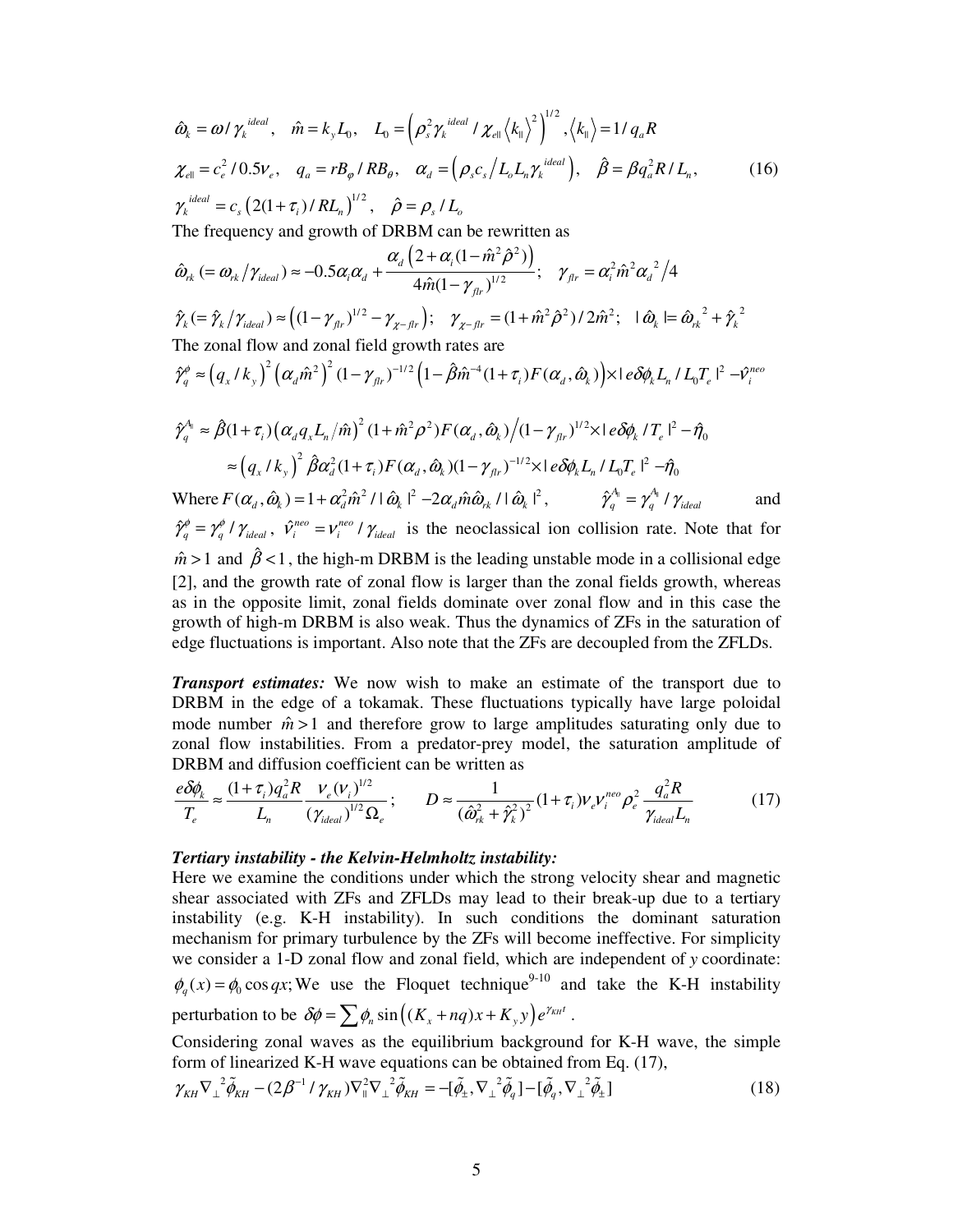For small ZF amplitudes, we truncate K-H wave equation by keeping the mode coupling among three adjacent modes (i.e.  $n = 0, \pm 1$ ), and then the growth rate of K-H instability can be written as

$$
\gamma_{KH}^{2} = 0.25 \left| \phi_{0q} \right|^{2} q^{2} K_{y}^{2} \frac{q^{2} - K_{\perp}^{2}}{K_{\perp}^{2}} \left( \frac{K_{\perp}^{2} + 2qK_{x}}{K_{\perp}^{2} + q^{2} + 2qK_{x}} + \frac{K_{\perp}^{2} - 2qK_{x}}{K_{\perp}^{2} + q^{2} - 2qK_{x}} \right) - 0.25 \beta \left| A_{0q} \right|^{2} q^{2} K_{y}^{2} - 2K_{\parallel}^{2} / \beta
$$
\n(19)

Note that the K-H instability is restricted to scales  $k_1^2 > q^2 > K_1^2$ . To estimate the threshold of K-H instability, we simplify by maximizing the driving term, which requires  $K_x \to 0$ ,  $q^2 > K_y^2$  and  $K_y \sim \hat{s}/qR$ , where  $\hat{s}$  is the magnetic shear. The growth rate of K-H mode as a function of  $\alpha_d$  and  $\hat{\beta}$  parameters is then  $\hat{\gamma}_{\scriptscriptstyle KH}^2 = 0.5 q^2 K_y^2 k_y^2 \alpha_d^2 \hat{m}^4 \left( \frac{\partial \phi_0 L_n}{T_e L_0} \right)^2 - \left( \hat{\beta} \varepsilon_n / 4 q_a^2 \right) \frac{\partial A_0 L_n}{T_e L_0} \left( \frac{T_e L_0}{T_e} \right)^2 - \hat{s}^2 / \hat{\beta} (1 + \tau_i)$ Note that the ZFLDs provide an additional effective magnetic shear to stabilize the tertiary instability. For simplicity we neglect the ZFLDs effects on tertiary modes, and





The threshold of tertiary mode (K-H instability) i.e.,  $\gamma_{K-H} \approx 0$  could determine the density limit. Making use of this condition  $\gamma_{K-H} \approx 0$ , we get the dependence of critical density  $n_{cr}$  on the basic plasma parameters as:

 $n_{cr} \sim I^{0.93} R^{0.58} A_i^{0.12} \hat{s}^{0.47} a^{-1.86} B^{-0.19}.$ 

Here we have used the following conditions<sup>11</sup>: (1) the convective thermal flux entering into edge region is dominant and acts like a source for the edge plasma. The convective thermal flux from core is defined as  $nTD^{GB}/L_n \approx Const.$  (2) density scale length  $L_n \sim 1/n_e$ . Figure 1 shows the density limit boundary in the  $\hat{\beta} - \alpha_d$  plane.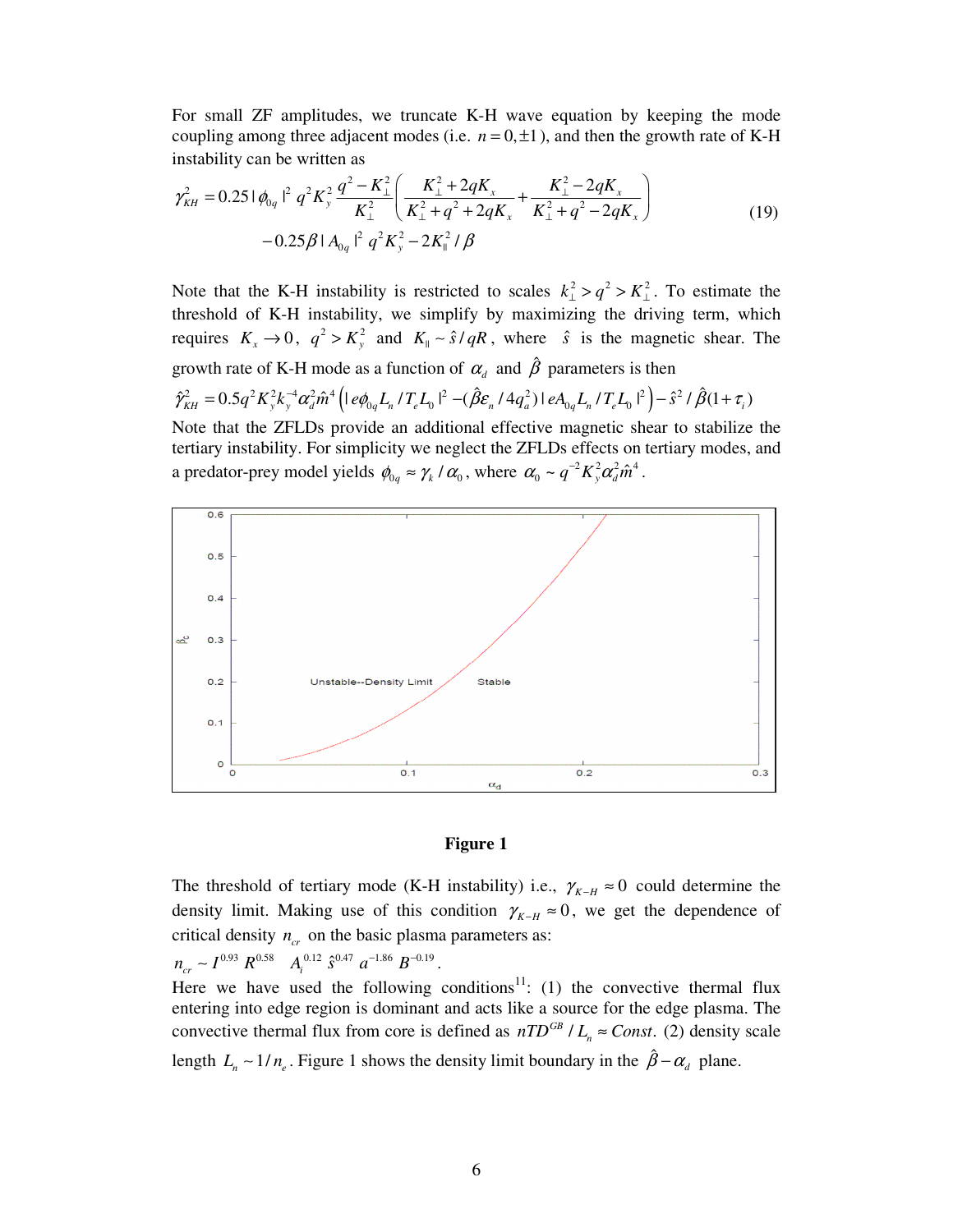*Geodesic acoustic modes:* GAMs are the  $m = n = 0$ ,  $k_r \neq 0$  perturbation in potential fields and  $n = 0$ ,  $m = 1$ ,  $k<sub>r</sub> \neq 0$  perturbations in density, parallel flows, and pressure fields. The dispersion relation of electrostatic GAM is

$$
\Omega_G^2 - k_{\parallel}^2 (1 + \tau_i) - (1 + \tau_i) \varepsilon_n^2 < \sin^2 \theta \geq \approx -q_x^2 k_y^2 [\Omega^2 - k_{\parallel}^2 (1 + \tau) / \Omega_G \overline{\Omega}] |\tilde{\phi}_k|^2 \tag{20}
$$

For  $\Omega_G - q_x V_{gx} < \gamma_k$ , and taking the nonlinear term perturbatively, the frequency and growth rate of GAM are

$$
\hat{\Omega}_{rG} \approx (2q_a^2 + 1)^{1/2} (\sqrt{\varepsilon_n}/2q_a); \quad \hat{\gamma}_G \approx [q_a \alpha_d \hat{m} q_x L_n / (1 + 2q_a)]^2 |\varepsilon \delta \phi_k / T_e|^2
$$
\n(21)

The ratio of the growth rates of GAMs and zonal flow gives an enhancement factor:

$$
\hat{\gamma}_G / \hat{\gamma}_q^{\phi} \approx \left[ \left( q_a / 1 + 2q_a \right)^2 / \left( 1 - \hat{\beta} \hat{m}^{-4} (1 + \tau_i) F(\alpha_a, \hat{\omega}_k) \right) \right]
$$
\n(22)

Note that when the factor  $(1 - \hat{\beta}\hat{m}^{-4}(1 + \tau_i)F(\alpha_a, \hat{\omega}_k))$  begins to approach unity, concurrently the growth of zonal flow diminishes and the growth rate of GAM instability enhances.

*Coherent nonlinear structures of ITG wave:* For  $C > 1$ , we study the trapping of ITG mode turbulence in secondary ZFs, which produce nonlinear coherent structures with saturated ITG mode turbulence and the ZFs nonlinearly sustaining each other with trapped and untrapped distributions of primary turbulence. The basic requirements for trapping are:  $(1)$  the short-scale mode is dispersive in nature;  $(2)$  the bounce frequency of trapped ITG quasi-particle in ZF potential is larger than the growth rate of ZFs i.e.,  $v_i^{n_e} < \gamma_{ZF} < \omega_B$ ,  $\omega_B$  is the bounce frequency of trapped particle. We look at the stationary solutions of the coupled ITG-ZF system described by the WKE and vorticity equation

$$
\partial N_k / \partial t + V_{gx} \cdot (\partial N_k / \partial x) - (\partial \omega_E / \partial x) \cdot (\partial N_k / \partial k_x)
$$
\n(23)

$$
\left(\partial_t + \nu_i^{neo}\right) \nabla_x^2 \tilde{\phi}_q = \nabla_x^2 \int \partial^3 k \ k_x k_y (1 + \tau_i + \Lambda_0) N_k / \Delta_* \tag{24}
$$

Eq. (23) can be readily integrated to give the constant of motion:  $W = K_x^2 + f(x)$ . Here  $K_x = (k_x + U / 4bk_y);$   $f(x) = v + \tau_i v'' - U^2 / 16b^2 k_y^2, v = \partial_x \phi_q, X = x - Ut$ . The bounce frequency of ITG mode near the minima of ZFs shear layer can be obtained from the characteristic ray equations for dispersive ITG mode,

$$
\partial x / \partial t = V_{gx} \approx -2k_x k_y b; \quad \partial k_y / \partial t = 0; \quad \partial k_x / \partial t = -\partial \omega_k / \partial x \approx -k_y \partial^2 \phi_q / \partial x^2.
$$
 (25)  
Here  $\hat{\omega}_{rk} \approx a - bk_\perp^2$ ,  $\gamma_k \approx k_y \sqrt{\tau_i \varepsilon_n (\eta_i - \eta_{ih})}$ ,  $b = 0.5[1 + \tau_i (1 + \eta_i) - \varepsilon_n (1 + 5\tau_i \varepsilon_n / 3)]$ .

Note that  $\phi_q$  is oscillating in nature and for choice of  $\phi_q$ , we can solve the above characteristic ray equations. Let  $\phi_q = \phi_0 \sin x \sim \phi_0 (x - x^3 / 6)$  and with boundary condition  $k_x \sim \partial k_x / \partial t = 0$  at  $t = 0$ . The typical bounce frequency in dimensional form  $\omega_{b} = \omega_{*} \sqrt{1 + \tau_{i} (1 + \eta_{i}) - \varepsilon_{n} (1 + 5\tau_{i}/3)} \left| e\phi_{0q} L_{n} / \rho_{s} \right|; \ \omega_{*} = k_{y} \rho_{s} c_{s} / L_{n} \,.$  (26)

The solution of stationary Eq. 
$$
(23-24)
$$
 can be obtained from nonlinear self-consistency

condition:

$$
(\mu \nabla_x^2 - \nu_i^{neo} + U \nabla_x)v = -0.5\overline{\alpha}\nabla_x \left[ \int_f^{f_m} dW J(W) N_T(W) + \int_{f_m}^{\infty} dW J(W) N_U(W) \right]
$$
(27)